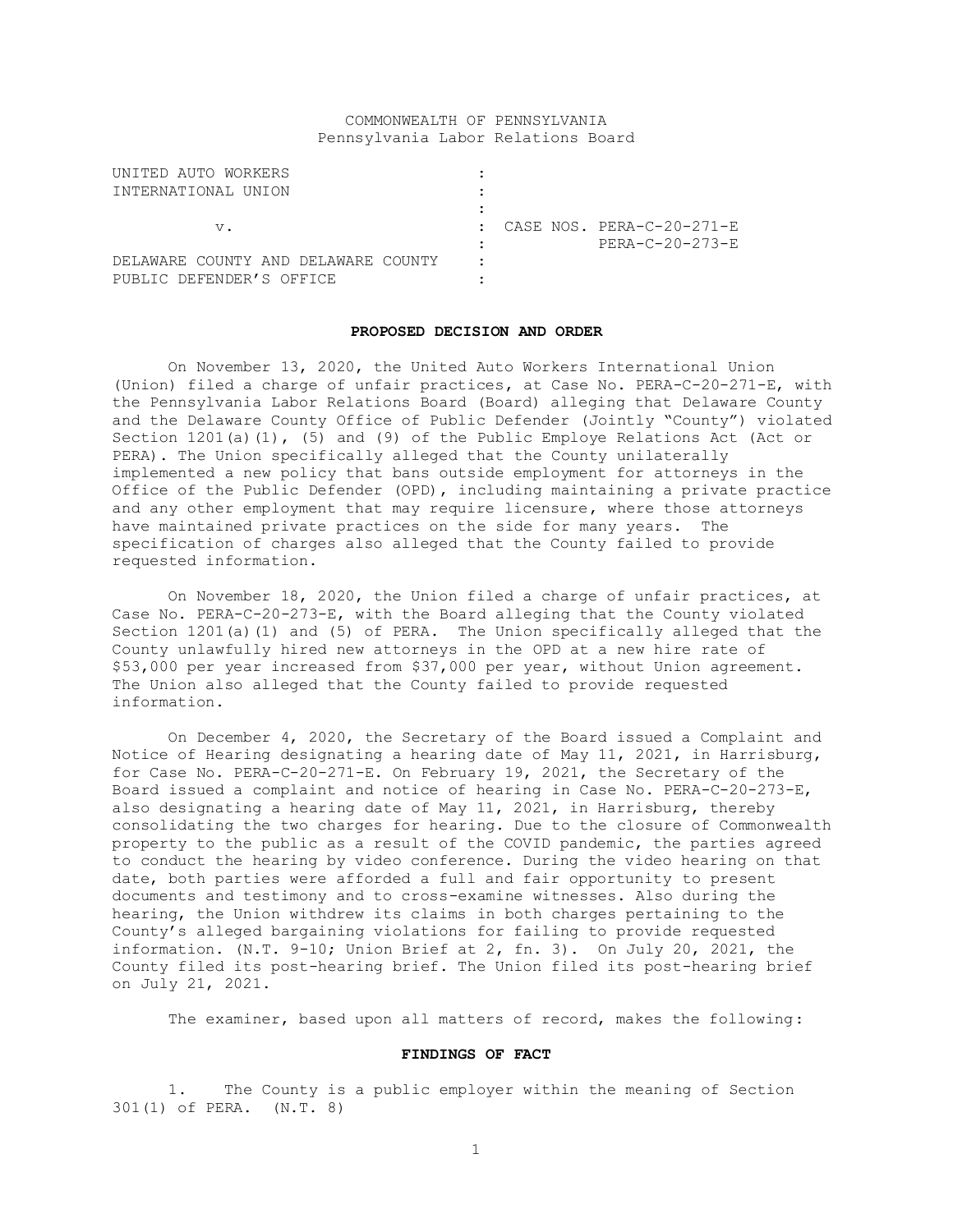2. The Union is an employe organization within the meaning of Section 301(3) of PERA. (N.T.8)

3. On May 14, 2020, the Union filed a petition for representation seeking to represent a bargaining unit of 44 staff attorneys employed by the County at the OPD. On July 10, 2020, the Board issued an order and notice of election. The Board certified the bargaining unit of staff attorneys in the OPD on August 28, 2020, as a court-related unit of employes directly involved with and necessary to the functioning of the courts. (Joint Exhibits 1-3)

4. Christopher Welsh is the Chief Director of the OPD of Delaware County (Director Welsh). He started in that position on or about July 6, 2020. He was hired by and reports directly to County Council, which is the executive branch of County government.<sup>1</sup> (N.T.  $65-66$ , 92, 98-99, 103-104)

5. Kenneth West is a staff attorney in the Mental Health Unit in the OPD. He was hired by the OPD 11 years ago. Mr. West is on the bargaining committee for the Union. Negotiations are ongoing, and there is no first contract. (N.T. 15-17, 64, 90)

6. Lauren Farrell is employed full time by the Union, and she is the Union representative for the OPD bargaining unit. She is the lead organizer for the OPD attorneys. (N.T. 29, 61-63)

7. James Kane is the Chief Personnel Human Resources Officer (Director Kane) for the County. He is the lead negotiator for collective bargaining for the County. (N.T. 75-77, 167-168)

8. Nicholena Lacuzio-Rushton was hired at the OPD in June 2001, and she credibly testified that attorneys in OPD have always been permitted to have secondary employment and side legal practices, during her 20-year tenure at the OPD. Mr. West credibly testified that, for the past 11 years that he has been at the OPD, attorneys were permitted to have secondary employment and side legal practices. Mr. West started his own law practice in 1990, and he has had secondary employment since he started at the OPD. The practice of permitting secondary employment has not changed in the past 11 years. (N.T. 17, 88-89)

9. Mr. West's private law firm is: "Douglas, West and Associates." Mr. West's practice is mainly Chapter 7 & 13 Bankruptcy. He has approximately 100 active clients. His partner practices Domestic Relations law. (N.T. 17- 18, 56-57)

10. All OPD staff attorneys are full-time, exempt employes. Management has been well aware of Mr. West's and other attorneys' private law practices. Mr. West and most other OPD attorneys hold a second job to supplement their income from the OPD and make ends meet. The starting salary at the OPD had been \$37,000 for some time. In 2019, the County hired two lawyers to work at OPD at a starting salary of \$37,000 per year. (N.T. 18, 45-46, 74, 85, 143-145, 193-195, 200-201; Union Exhibit 7)

 $1$  I have taken administrative notice that Delaware County is a "Home Rule" County governed by a County Council rather than a Board of County Commissioners, which is typical in other counties.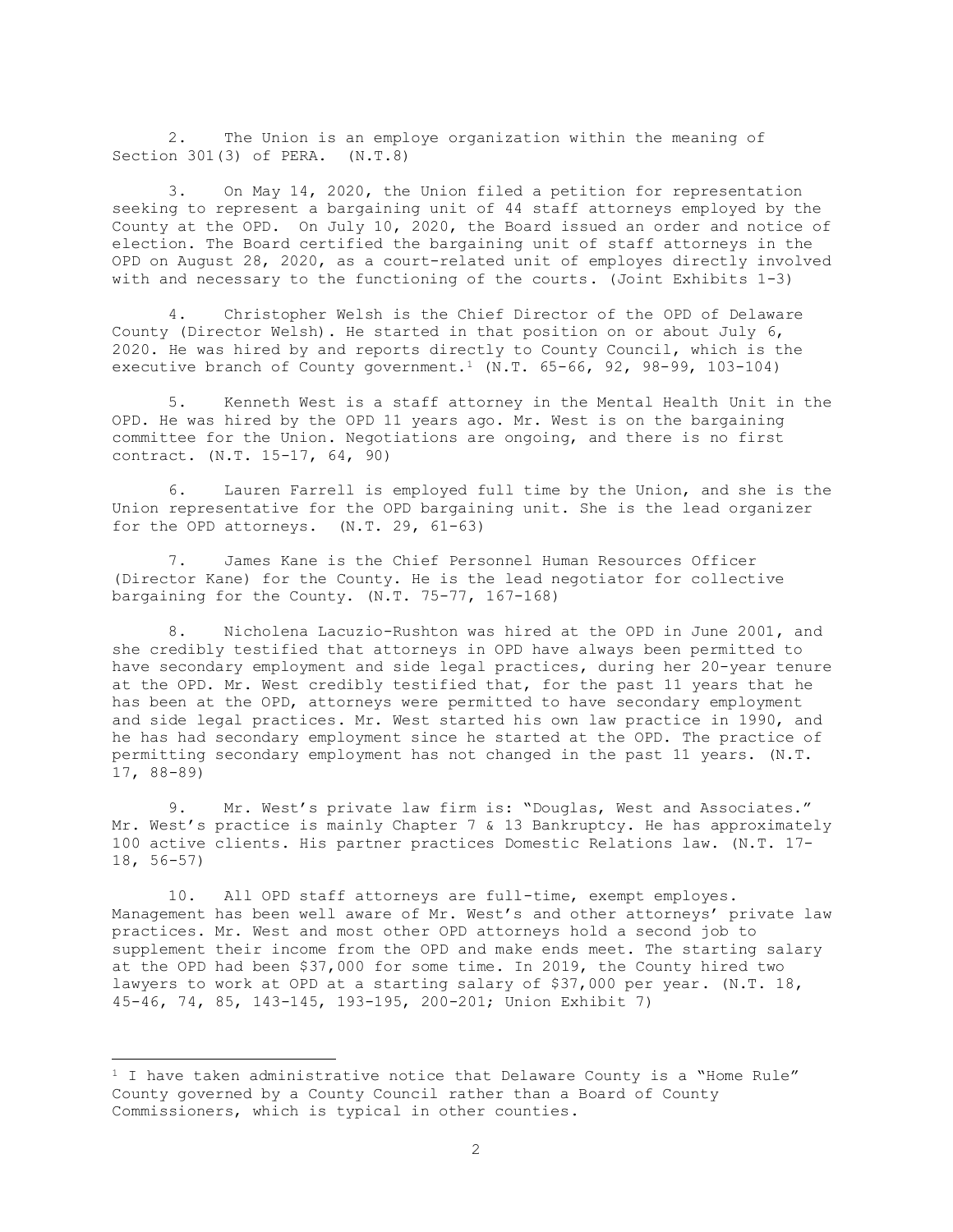11. Mr. West's private practice has never impacted his work at the OPD, and he has never been confronted with a conflict of interest between a private client and an OPD client. Mr. West was not at any time informed by management that his private practice was unacceptable or needed to be limited. Mr. West and the other attorneys at the OPD are salaried. The OPD does not track hours worked for OPD attorneys. They are not required to use leave if they leave early or arrive late. Mr. West has never been told that he was performing below expectations or that he could not handle his workload. The former Director of OPD applauded Mr. West's ability to handle a private practice and his workload at OPD. (N.T. 19, 59, 200-201)

12. Historically, Mr. West did not have defined work hours requiring his presence at the OPD. Some days require his presence longer than others. Mr. West's bankruptcy work involves at least one court appearance for each bankruptcy case. He meets with bankruptcy clients after work hours. Between his OPD work and his bankruptcy work, Mr. West's workday is typically from 8:30 a.m. to 8:30 p.m. (N.T. 56-58)

13. When Mr. West has a time conflict, he has an attorney at his law practice cover for him and represent his private client, while Mr. West personally attends to the OPD matter and appears in common pleas. (N.T. 59)

14. Prior to his start date, Director Welsh learned from County Council during his interviews that a percentage of OPD attorneys had private practices and/or outside employment, and he told County Council at that time that he would like to eliminate secondary employment. (N.T. 99-102)

15. Director Welsh called a special staff meeting with the OPD attorneys on or about July 13, 2020, approximately 1 week after he started in that position. Director Welsh called the meeting to meet the staff and review office matters. During that meeting, Director Welsh announced his new policy relating to secondary employment. (N.T. 19-21, 91-93, 103-104)

16. During the July 13, 2020 staff meeting, Director Welsh informed attorneys that they were no longer permitted to have secondary employment practices. Mr. West understood the policy to be a blanket prohibition on secondary employment. Director Welsh instructed the attorneys to submit their intentions by October 31, 2020, and if they had secondary employment, they were instructed to extract themselves from private practice by December 31, 2021. (N.T. 21-22, 91-93, 103-104)

17. Director Welsh did not distribute a written policy during the July 13, 2020 meeting. A couple of weeks after the meeting, Mr. West met with Director Welsh one on one and discussed the secondary employment policy. (N.T. 22-23)

18. Director Welsh informed Mr. West during this meeting that the attorneys in the Mental Health Unit work well and that Mr. West's private practice did not interfere with his public defender work in Mental Health. During the meeting, Mr. West offered that veteran public defenders with private practices would have a problem if they did not receive a pay increase and had to relinquish their secondary employment. Director Welsh responded that it was "complicated" and doubted whether pay increases would be given. (N.T. 23-24)

19. In late September, early October 2020, with the October 31, 2020 deadline approaching, Mr. West had another conversation with Director Welsh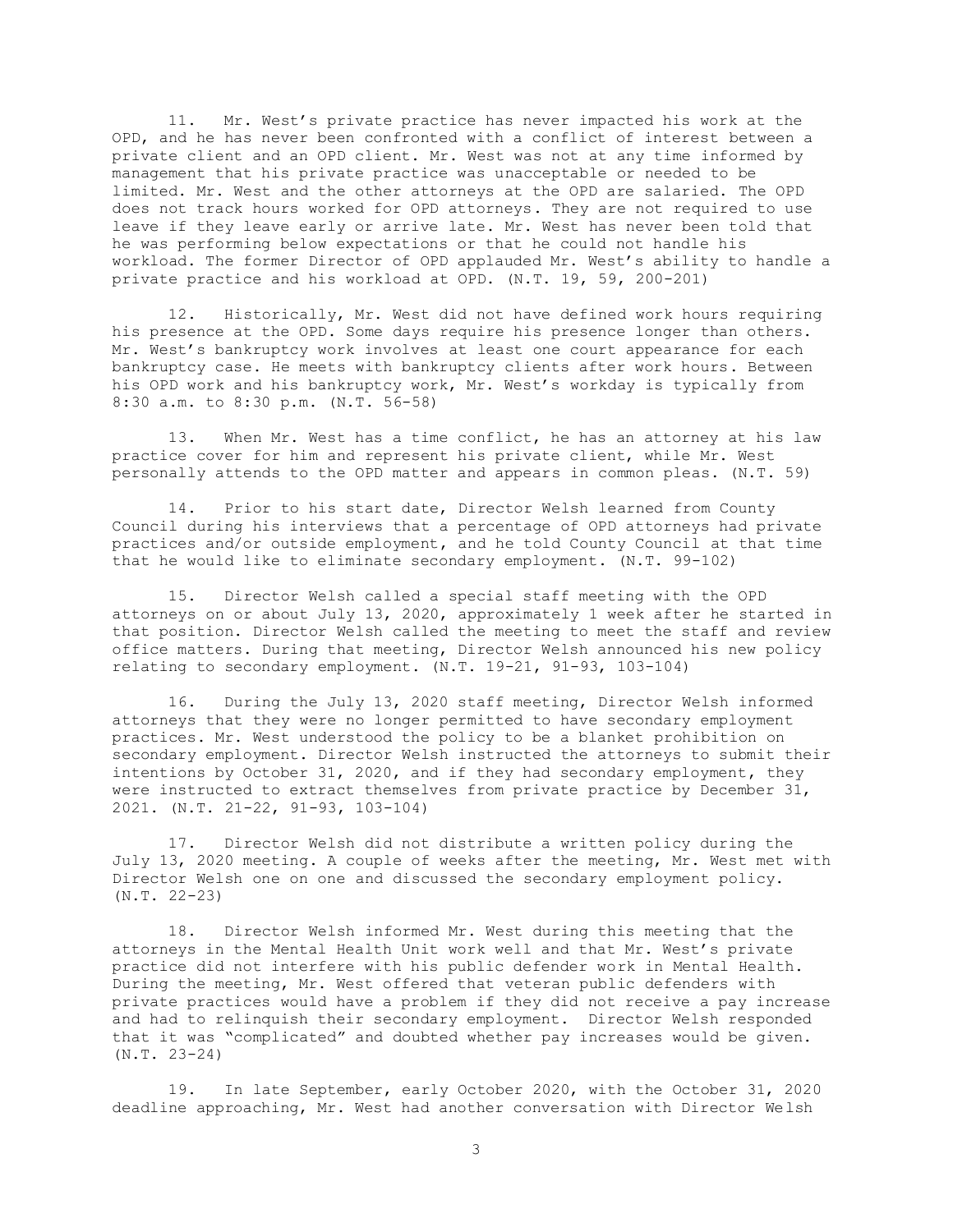about secondary employment during which Director Welsh indicated that secondary employment was a Union issue and that the employes had to negotiate their contract. (N.T. 24)

20. On October 16, 2020, Director Welsh and Ms. Farrell had a telephone conversation. That same day, Director Welsh emailed Ms. Farrell to summarize the meeting. During the phone conversation, Director Welsh told Ms. Farrell that he wanted to hire new attorneys and start them at a new pay rate and that he was willing to increase the salaries of existing attorneys if they would stop any side practice of law. Ms. Farrell did not approve or agree. (N.T.  $65-66$ , 71; Union Exhibits 4 & 5; Employer Exhibit 2)

21. Director Welsh's October 16, 2020 email provided, in relevant part, as follows:

As we spoke about, I would like to hire between 3-8 new attorneys to start ASAP. I can send offer letters to those candidates today if we get to agreement.

For the purpose of these offers only, the new starting salary will be \$53,000. Any lawyer currently on staff making less than \$53,000 can have their salary raised to \$53,000 immediately if they are in compliance with the attached policy, or are willing to bring themselves into compliance with the attached policy by the dates previously provided.

There are currently 23 lawyers on staff making less than \$53,00. All of those attorneys would receive a raise ranging from \$959.44 to \$14,890. Of those 23, 11 attorneys would get at least a \$9,000 raise and would receive at least a \$5,000 raise.

We look forward to your response and to future negotiations.

(Union Exhibit 5; Employer Exhibit 2)

22. The attachment to the October 16, 2020 email was the first time that Director Welsh made available the written outside employment policy. (N.T. 39, 67-69; Union Exhibit 2; Employer Exhibit 1)

23. Ms. Farrell consulted with her legal department in Detroit and the bargaining unit members about the new hire rates and the elimination of private practices. She thereafter responded to Director Welsh with a written proposal on October 27, 2020. (N.T. 69-70; Union Exhibit 6)

24. Ms. Farrell's October 27, 2020 proposal stated, in relevant part, as follows:

For us to come to a resolution, there needs to be uniformity and a standard for all. As of now, you are proposing that those with private practices sign away these practices in order to be paid the new hire rate. This does not create any equality; there are those that may receive a small increase, others a larger increase, etc. and they have varying incomes from private practices. Essentially, it is improper for individuals in a bargaining unit to be separated like this, and it suggests you are engaging in direct dealing with these employees, which is not permissible.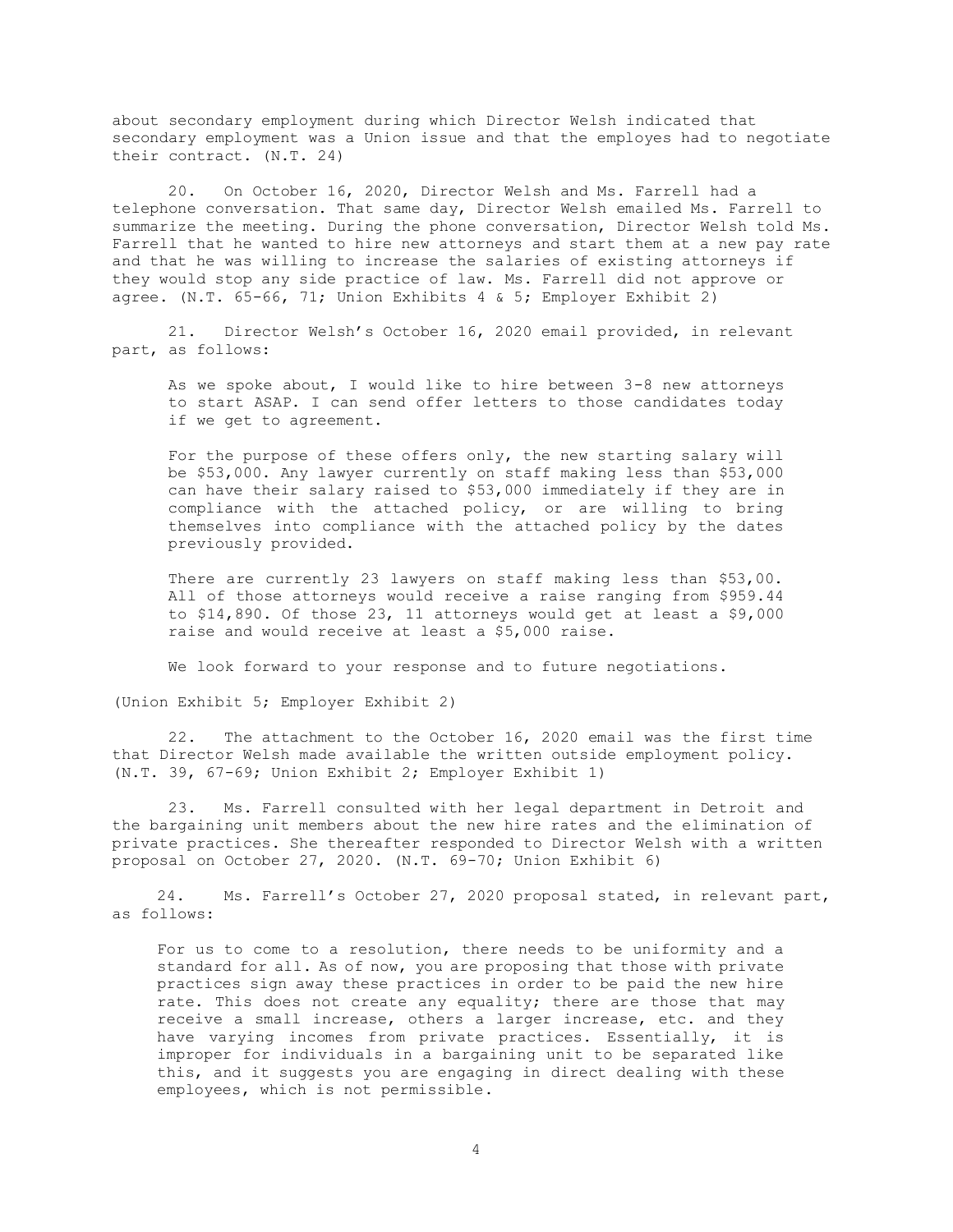We propose we arrive at a wage agreement and separate the private practice issue from it. We also propose that attorneys with seniority receive more than the increase you are proposing for new hires. We would like to discuss step increases that correlate with seniority.

(Union Exhibit 6)

25. The body of Ms. Farrell's October 27, 2020 proposal remains unanswered. (N.T. 73)

26. After the October 31, 2020 deadline passed, Director Welsh did not discipline anyone for not stating their intentions regarding secondary employment. Mr. West did not state his intentions, and he was not disciplined. Ms. Rushton is unaware of anyone providing their intentions or receiving discipline for not having done so. Director Welsh testified that two attorneys provided written responses with their intentions to not engage in outside employment. (N.T. 25-26, 93-94, 104-105)

27. Mr. West did not extract himself from private practice by or since December 31, 2020, and he is not aware of other attorneys in the OPD who extracted themselves from their secondary employment. (N.T. 26)

28. On or about November 9, 2020, the County hired 5 new attorneys in the OPD. The new hires were given a starting salary of \$53,000 per year paid biweekly. (N.T. 37-38, 94-95, 119, 168-169, 180, 189; Joint Exhibit 4; Union Exhibit 8; Employer Exhibits 3 & 5)

29. In December 2020, Director Welsh reduced the salaries of 2 of the 5 new hires to \$33,000, without notice to the Union, because they did not pass the bar exam. (N.T. 46-53, 78, 125; Union Exhibit 3)

30. The new hires earning \$53,000 are making more than attorneys who have been employed at the OPD for some time. Director Welsh identified 23 veteran attorneys making less than \$53,000. The Union did not agree to the starting salary increase for new hires. The salaries for attorneys hired before the new hires in November 2020 were not changed.<sup>2</sup> (N.T. 54, 80, 183, 193-195; Union Exhibit 5)

31. Non-bargaining unit OPD Supervisor Taylor Dunn informed Ms. Rushton that management clearly prohibited the new hires from any secondary employment. Director Welsh also testified that he implemented and enforced the policy for the new hires, that it is current policy and that he has not taken any disciplinary action against the veteran attorneys who have not complied with the policy because he is waiting for the results of this unfair practice litigation. (N.T. 94-95, 111, 139, 141-142)

32. On February 11, 2021, Director Kane emailed Ms. Farrell and attached the written outside employment policy marked as Union Exhibit 2. (N.T. 78-80)

<sup>2</sup> Employer Exhibit 5 shows that the new hires were making \$53,530 instead of \$53,000. Director Kane testified that the discrepancy could be the result of a 1% across-the-board wage increase given to all non-bargaining unit County employes. Director Kane is not sure whether the OPD attorneys received the 1% wage increase which, if they had, was not bargained. (N.T. 184-187).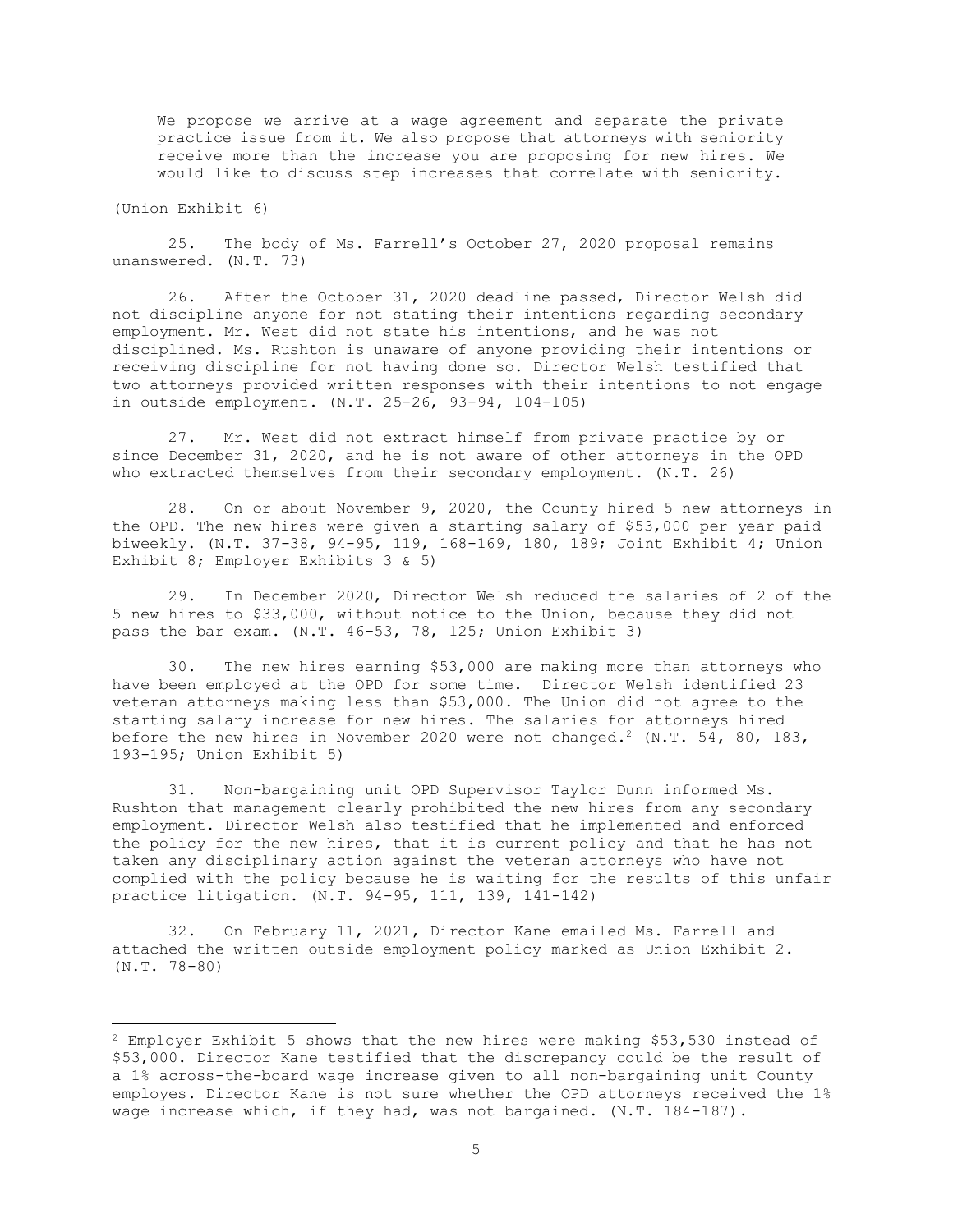# 33. The policy provides as follows:

It is the policy of the Office of the Public Defender (OPD) to allow its employes to engage in outside work or hold other jobs, subject to the restrictions outline[d] herein:

1. Employees' activities and conduct away from the job must not compete or conflict with or compromise the interests of the OPD, or adversely affect job performances and the employees' ability to fulfill any responsibilities to the OPD. An employee must notify his/her/their immediate supervisor of outside employment if the job is similar to that performed for the OPD or if the employment is with an agency that interacts with the OPD in a professional capacity.

This policy applies specifically to attorneys and generally to all exempt/salaried staff members:

- (a) No OPD attorney is permitted to represent anyone but him/her themselves in any non-Office of the Public Defender related matter in any state or federal court. This rule applies equally to appearances in court or using one's own name in pleadings. Its application does not depend of [sic] where [sic] or not a fee is involved. There are no exceptions.
- (b) Representation by a OPD attorney of any private client in any court for any fee whatsoever is prohibited. Representation of a relative or close friend where no fee is involved, even if on an attorney's vacation or personal leave time, is strongly discouraged and may be undertaken only with the express, prior consent of the Director or, in his/her/their absence, the First Assistant Defender.
- (c) Private Practice in non-litigation matters in any organized, regular fashion, where [sic] in Delaware County or any other jurisdiction, is also prohibited. This does not mean, however, that Office of the Public Defender attorneys cannot, on occasion, give advice, draw a will, draft a contract, etc. for a family member or friend, provided that such activity takes place on the attorney's own time and does not conflict with any Defender work schedule. Attorneys may also serve as arbitrators through the Court of Common Pleas, but must take vacation time for this purpose.
- (d) No OPD attorney shall engage in any outside employment that would require the employee to obtain a professional license by the Commonwealth of Pennsylvania or any other jurisdiction.

(Union Exhibits 2 & 10)

34. Director Welsh prepared the written policy in connection with collective bargaining negotiations. In preparing the policy, Director Welsh referred to the Defenders Association of Philadelphia to model his outside employment policy. (N.T. 106-109; Union Exhibit 2; Employer Exhibit 1)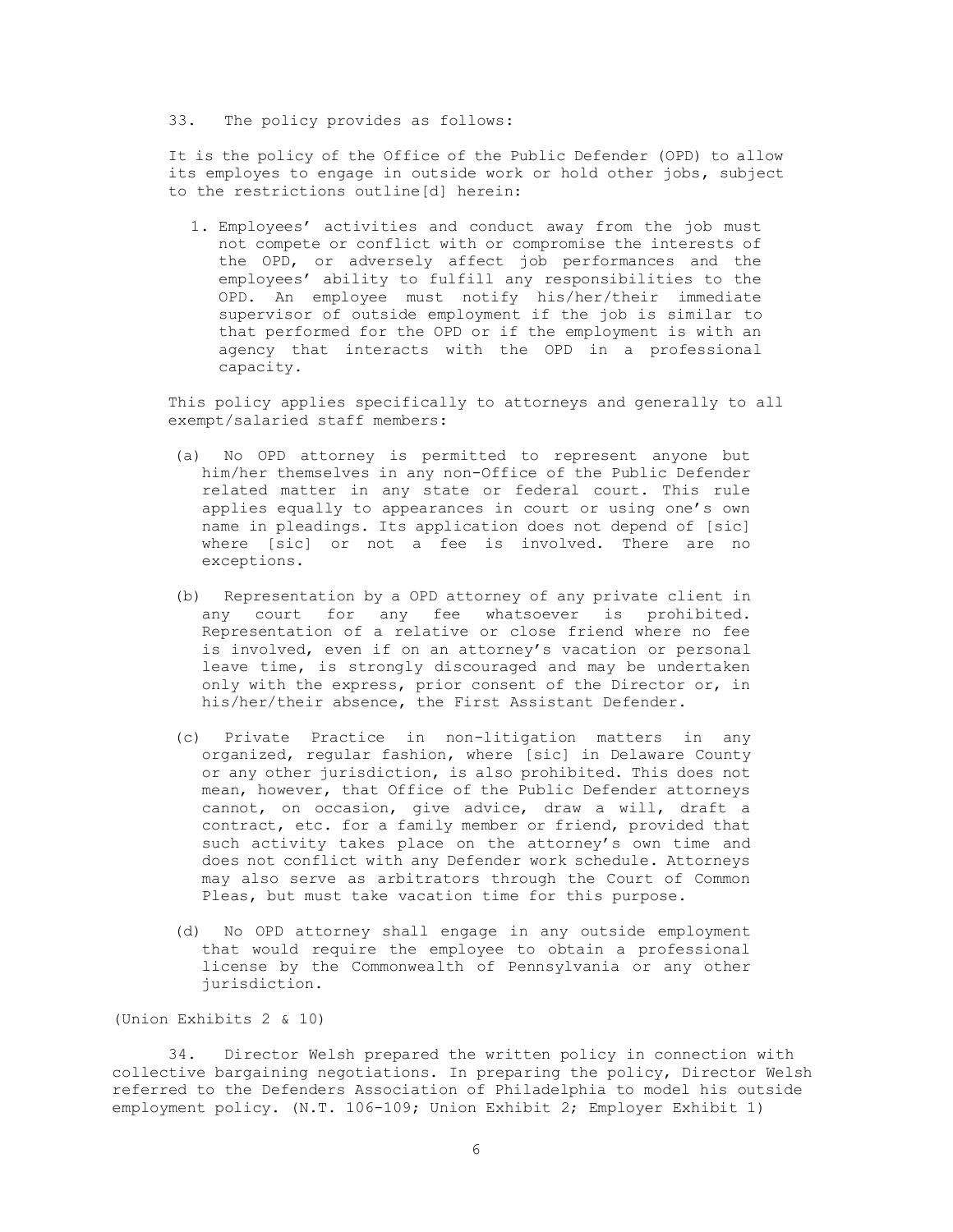35. Director Welsh formerly worked at the Philadelphia Defenders Office. That office had a no-outside employment policy, and Director Welsh believed that there was a benefit to that policy because attorneys could focus on their work as public defenders of indigent, vulnerable defendants. Director Welsh believes that all attorneys' professional energy should be focused on the OPD clients without conflicts or diversions. (N.T. 99, 107)

36. On March 25, 2021, the parties held a bargaining session during which the management team shared a new outside employment policy. The parties tabled the discussion on the policy because the Union wanted agreement on the economics first and because this unfair practice litigation was pending. Director Kane emailed Ms. Farrell and the full bargaining committee later that same day with an attachment asserting that prohibiting outside employment was a managerial prerogative. (N.T. 81-82; Union Exhibit 1)

37. The March 25, 2021 email attachment referring to the outside employment policy stated as follows:

The prohibition or regulation of outsider employment by members of the Officer [sic] of the Public Defender is a managerial prerogative, and the Office of the Public Defender and the County expressly preserves that managerial prerogative with respect to whether it is permissible for any member of the bargaining unit to engage in outside employment. It is the policy of the Office of the Public Defender (OPD) to not allow its employees to engage in outside work or hold other jobs, unless such employment is approved by the Public Defender prior to the time such employment commences, reviewed and approved by the Public Defender on [an] annual basis thereafter, and is in compliance with the County's Outside Employment Policy.

All employees in the Public Defender's Office must comply at all times with the Public Defender's Outside Employment Policy.

(Union Exhibit 1)

38. The policy prohibiting outside employment has been presented to the Union on October 16, 2020 and on March 25, 2021. The March 25, 2021 version refers to an existing outside employment policy, presumably the October 16, 2020 version, and asserts that the matter is a managerial prerogative and non-negotiable. There remains no agreement or resolution about the policy. (N.T. 112)

39. Director Welsh wants to prohibit outside employment because he is concerned that he cannot supervise his attorneys if they are meeting with private clients or attending court on behalf of private clients. Director Welsh believes that he cannot properly check the attorneys' private clients for conflicts with the OPD and its clients. He further believes that he is unable to determine an appropriate caseload for the OPD attorneys if he does not know how many private clients each of them has and what that private workload entails. Director Welsh testified that the purpose of the policy is to require attorneys to focus on the OPD's indigent clients without any potential conflict of interest and to ensure that the attorneys are working solely for the OPD clients during normal work hours and to allow him to better manage his staff attorneys. (N.T. 102-103, 114)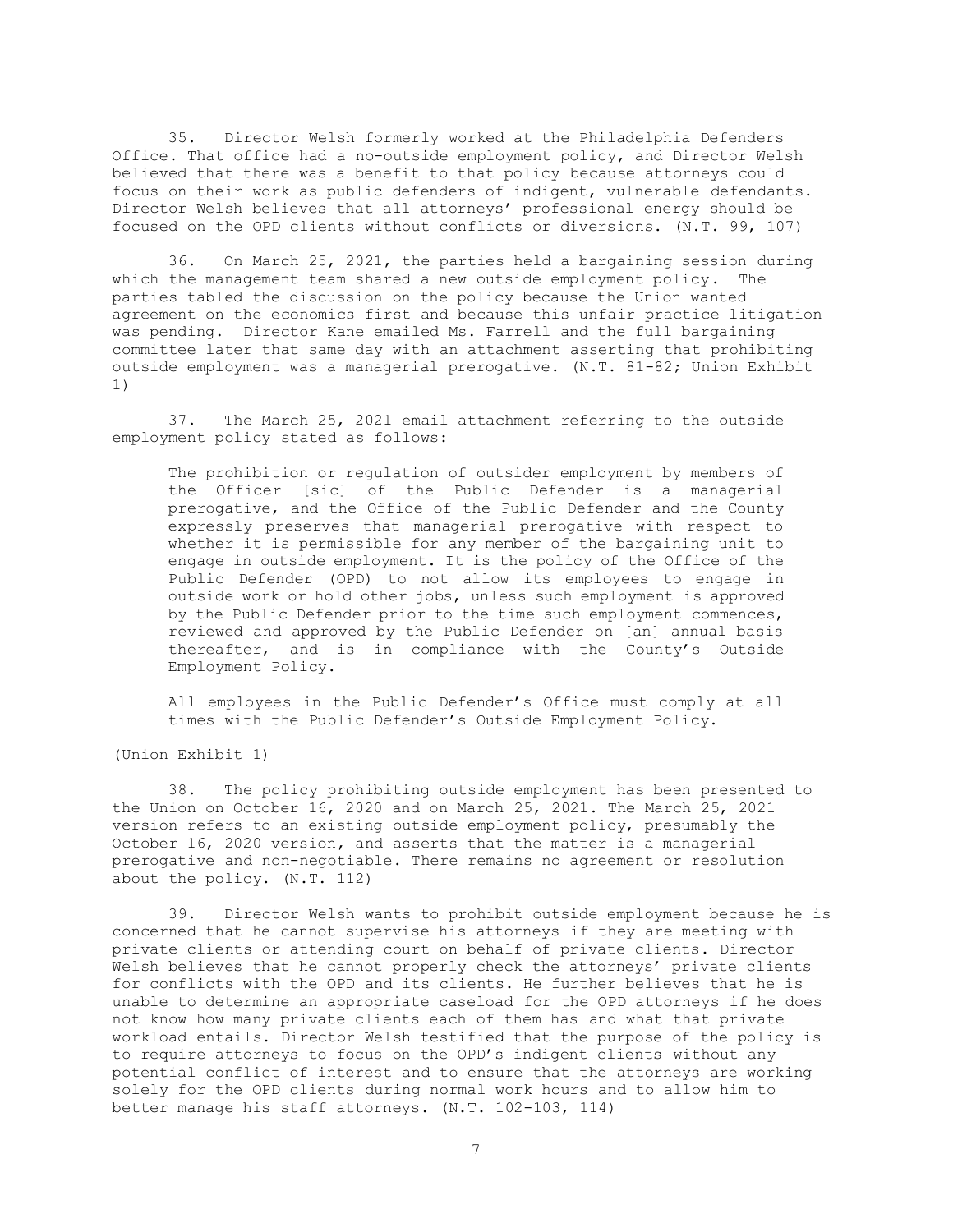40. From Director Welsh's perspective, there are time and scheduling conflicts about which he gave examples. Director Welsh fears that an OPD attorney, like Mr. West may have to be in bankruptcy court for a private client at the same time he has to be in common pleas for an OPD client. He also gave an example of an OPD attorney who has a real estate closing, where there are significant financial interests at stake, and at the same time that attorney is supposed to be in common please representing an indigent client on a bail motion who may be in jail trying to get out of custody. (N.T. 114- 115)

41. Director Welsh is unable to cite to a specific example of a staff attorney who was not in court when he/she was supposed to be because he/she was representing a private client. (N.T. 163)

42. Director Welsh is concerned that he cannot effectively determine whether attorneys in the trial unit, who have approximately 50 cases each, can handle those cases when they have outside clients. Director Welsh believes that determining the proper caseload is more achievable when everyone is dedicating full-time hours to the OPD and that caseload determinations are not accurately determined when attorneys have a variety of outside practices and clients. (N.T. 116, 152-153)

43. Director Welsh believes that the OPD has an obligation to ensure that there is no conflict of interest, but he believes that he has no way of knowing whether a staff attorney's private client representation presents a conflict of interest with the OPD or one of its clients. (N.T. 156-157)

44. Director Welsh determined that the County has not paid competitive wages to attorneys in the OPD for many years. Other public defender offices in the greater Philadelphia area start public defenders between \$50,000 and \$58,000 per year, which provided the market salary rates for Director Welsh to determine the new hire rate at the OPD of \$53,000. Ms. Farrell did not agree to the new salary for the new hires. (N.T. 116, 123, 134-135, 172-173)

45. Director Welsh changed the salaries for new hires knowing that the County has a duty to bargain salaries and knowing that the Union did not agree to the new salary changes that he implemented. The new starting salary for new hires was not bargained with the Union. Director Kane also understands that management cannot make salary arrangements without negotiating with the Union. The offer letters for the new hires were issued without Director Kane's approval, which is the normal practice. (N.T. 135- 137, 190-191)

46. Director Welsh has not had to reduce any attorney's caseload due to their outside employment. He also does not know of a specific case or client that has been compromised due to an attorney's outside employment. (N.T. 146-149)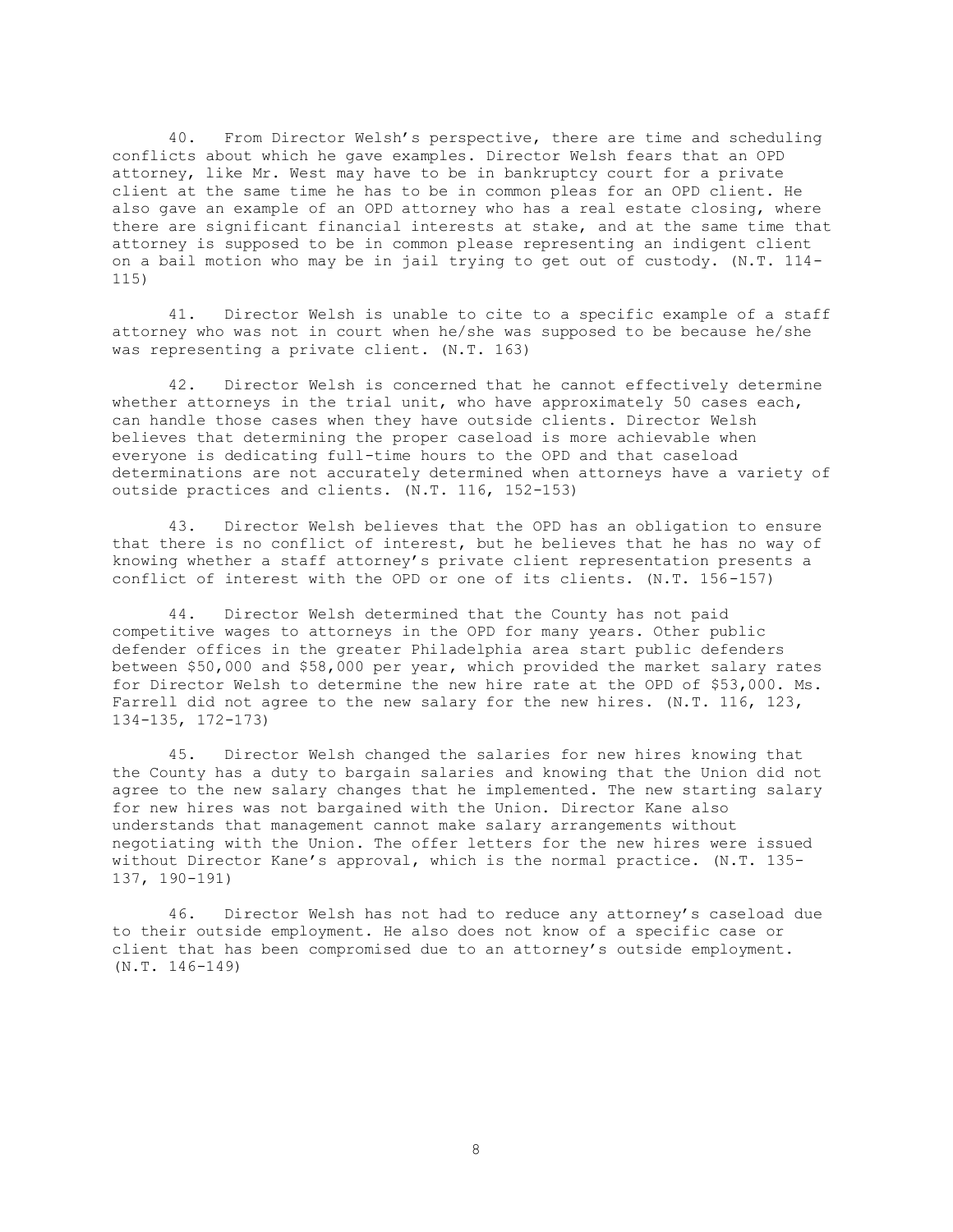## **DISCUSSION**

# **PERA-C-21-271-E Outside Employment Policy**

The Union contends that County's new policy prohibiting outside employment and the private practice of law is a mandatory subject of bargaining and constitutes a change in a known past practice that existed for at least 20 years. The Union further maintains that the County implemented the new prohibition on outside employment after the certification of the Union and violated its duty to bargain when it unilaterally changed the past practice of permitting outside employment. The Union further argues that the County did not demonstrate on the record specific facts to support its public policy defense or to support its assertion that the matter involves integrity in government. The Union posits that the Board determines secondary employment issues on a case-by-case basis under the balancing test set forth in PLRB v. State College Area School District, 461 Pa. 494, 507, 337 A.2d 262, 268 (1975), to determine whether a matter is a mandatory subject of bargaining or a managerial prerogative. Under a case-by-case application of that test, contends the Union, the Board and its examiners have ruled both ways depending on the facts and circumstances of those cases. The Union further contends that the charge is not premature and that the County implemented the policy after the certification of the Union, which gave rise to a bargaining obligation.

The County parries that the Board and the Commonwealth Court have already ruled that an employer's prohibition of secondary employment constitutes a managerial prerogative, *citing* AFSCME Council 13 v. PLRB, 479 A.2d 683 (Pa. Cmwlth. 1984), where the Court ruled that the Board properly applied the State College balancing test. The County contends that Director Welsh asserted legitimate managerial interests that meet the AFSCME standard for determining that the outside employment policy in this case is a matter of managerial prerogative. The County contends that the policy advances Director Welsh's legitimate interest in preserving integrity in government operations, effective management, focus on public service, the quality defense of indigent defendants and the elimination of potential conflicts of interest, which the OPD has insufficient resources to investigate. Moreover, the County maintains that the outside employment policy does not prohibit all outside employment, which is analogous to the policy in ASCME Council 13. The County acknowledges that, even though it believes that it has a managerial prerogative to implement the policy, it would have to bargain over the disciplinary aspects of violating the policy.

In essence, both parties agree that the outcome of whether the policy constitutes a managerial prerogative or a mandatory subject of bargaining must be determined by applying the State College balancing test to the facts and circumstances of record in this case. (Union Brief at 11-13; County Brief at 4). Indeed, the AFSCME Court specifically opined that the inquiry is a factual one. In surveying the case law on this issue, Hearing Examiner Pozniak properly noted that "[t]he Board has found secondary employment policies to be a mandatory subject of bargaining in some cases, and an inherent managerial prerogative in others," and . . . "[t]hus, the determination is a fact specific inquiry." Indiana County Deputy Sheriff's Association v. Indiana County Sheriff and Indiana County, 51 PPER 3 (PDO, 2019).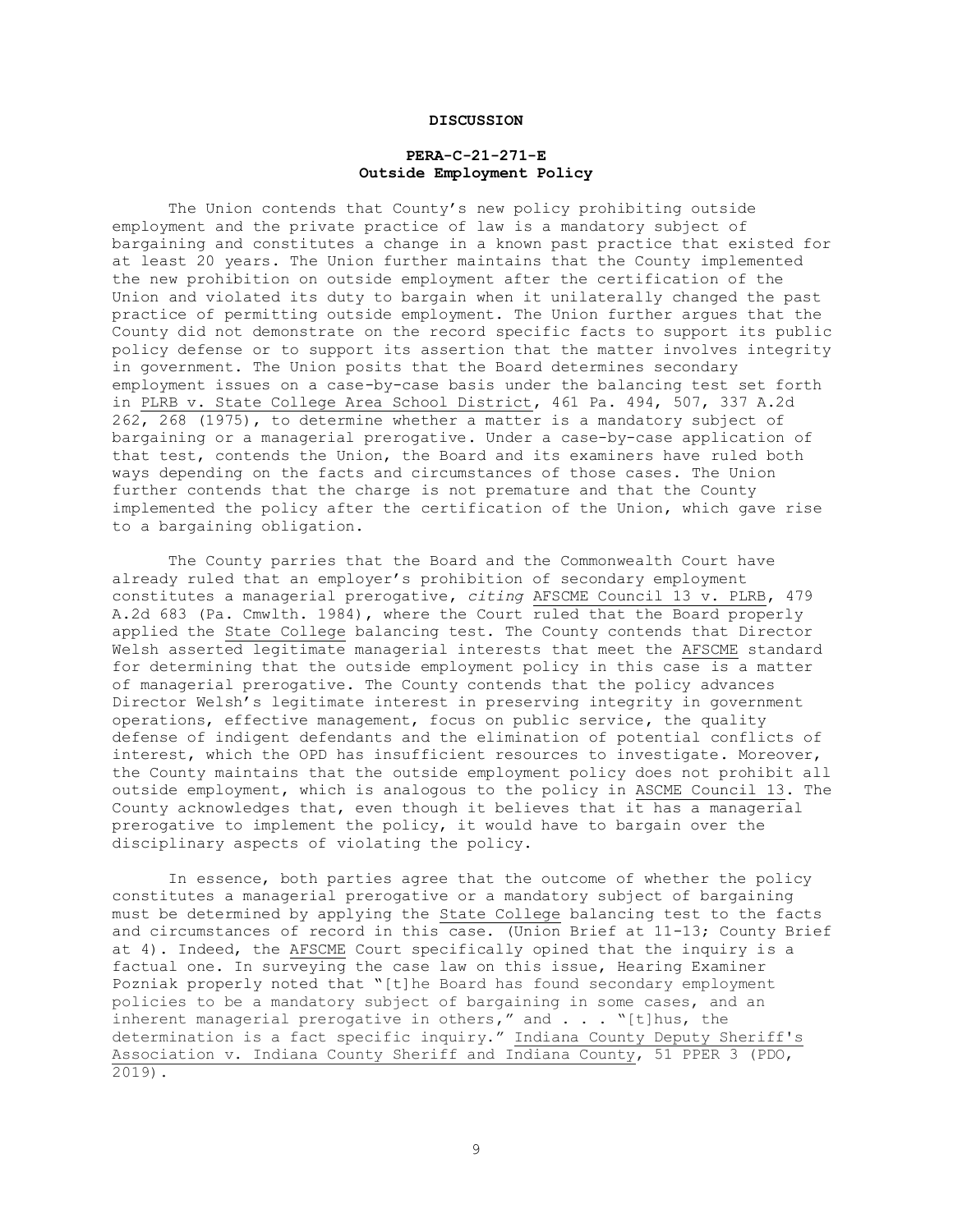As an initial matter, Director Welsh's verbal pronouncement of his intent to prohibit secondary employment at the July 13, 2020 staff meeting did not constitute the implementation of the policy. Although perceived as a blanket prohibition on all secondary employment at the time, the policy was not clearly defined until a written copy of it was sent to Ms. Farrell on October 16, 2020, and was concretely applied to the new hires as of November 9, 2020. Moreover, by the terms of the July 13, 2020 verbal announcement of the intended policy, the policy would not govern behavior until October 31, 2020, when attorneys were supposed to inform Director Welsh of their intent to comply or resign. The application of the policy to staff attorneys as of October 31, 2020, and to the new hires as of November 9, 2020, after a clearly defined written policy document was sent to the Union and employes, constituted the implementation of the policy. Additionally, a review of the October 16, 2020 phone conversation between Director Welsh and Ms. Farrell as well as Director Welsh's October 16, 2020 email to Ms. Farrell demonstrates that Director Welsh had not implemented the policy at the time because he was negotiating salary increases contingent upon the Union attorneys accepting the policy. Implementation of the policy, therefore, occurred after the Union's certification and before the charge was filed.

The fact that non-complying veteran attorneys in OPD have not been disciplined does not render the charge premature or the policy not implemented. Director Welsh testified that the secondary employment policy is "current policy," and it has been applied to the new hires. Discipline has not been imposed because Director Welsh is waiting for the outcome of this litigation. If every time the disciplinary aspects of enforcing a policy were suspended pending unfair practice litigation, then many policies would have to be deemed not implemented and the charges premature. The policy was implemented when the charge was filed and suspending the imposition of discipline is reasonable given that a Board order could require the employer to reverse the discipline. Accordingly, the outside employment policy is current policy implemented after Union certification and before the filing of the charge; it is therefore ripe for consideration. Even if the policy had been deemed implemented as of July 13, 2020, which it was not, changing the status quo by implementing a policy that reduces earnings for employes after an election order and pending an election would violate Section 1201(a)(1) by interfering with and influencing voting and organizing rights and activities.

In State College, supra, our Supreme Court developed the standard for determining whether a matter constitutes a mandatory subject of bargaining under Section 701 of PERA or a managerial prerogative under Section 702 of PERA. The Court articulated the standard as follows:

It is the duty of the Board in the first instance and the courts thereafter to determine whether the impact of the issue on the interest of the employe in wages, hours and terms and conditions of employment outweighs its probable effect on the basic policy of the system as a whole. If it is determined that the matter is one of inherent managerial policy but does affect wages, hours and terms and conditions of employment, the public employer shall be required to meet and discuss such subjects upon request by the public employe's representative pursuant to section 702.

Id. at 507, 337 A.2d at 268.

Secondary employment directly impacts wages, which is a mandatory subject of bargaining. Unilaterally prohibiting secondary employment amounts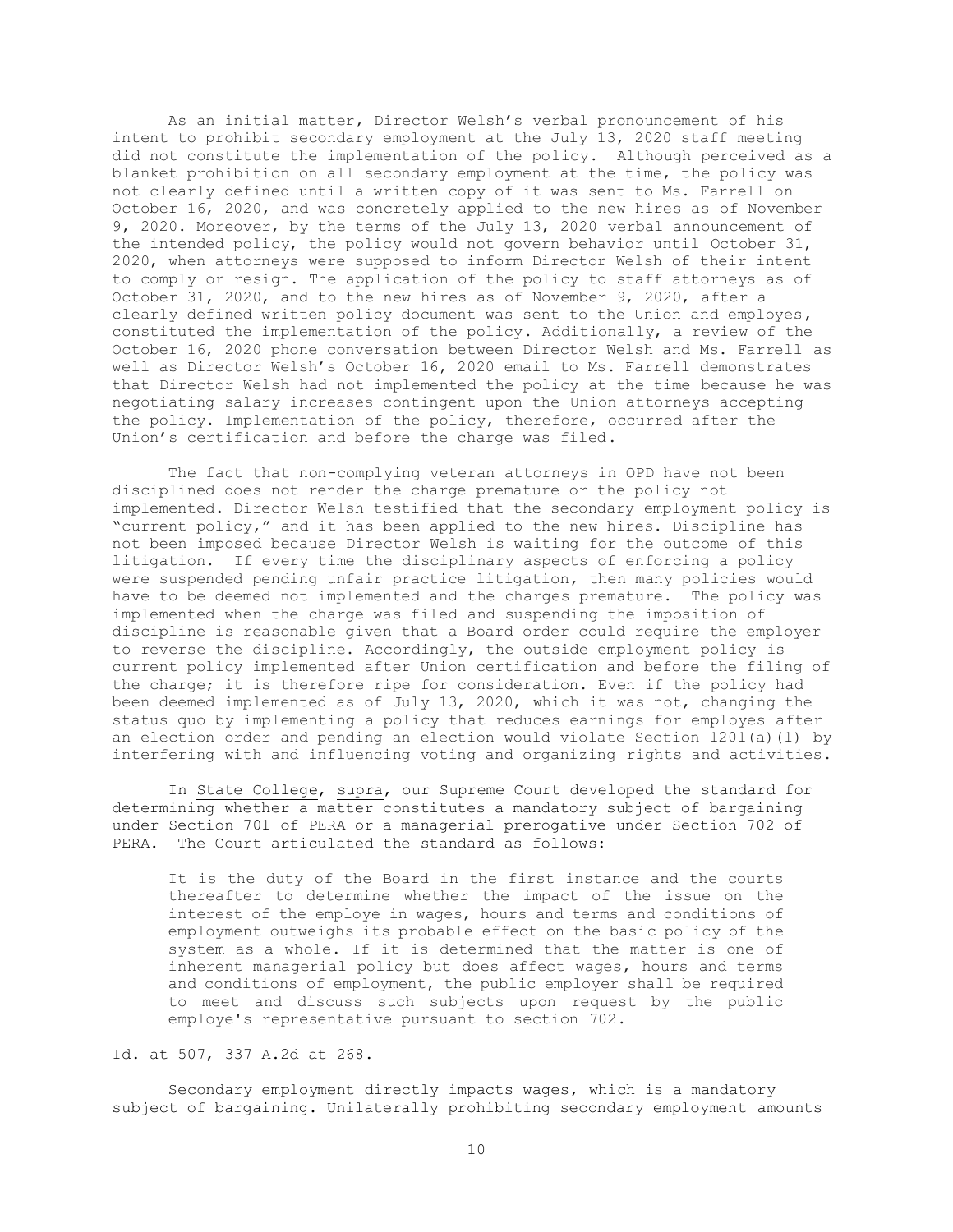to unilaterally reducing earnings for employes with secondary employment, although some of those earnings are derived from another source. In this regard, the Union has established on this record, with substantial competent and credible evidence, that the employes have a substantial interest in their secondary employment, which management has permitted for at least 20 years. However, the Board has recognized a managerial prerogative to unilaterally prohibit certain types of secondary employment in some cases, with a narrowly tailored policy. In those cases, the facts of record showed that the employer had an identifiable concern supported by the facts of record that certain secondary employment actually created a conflict of interest and prohibiting such employment would promote transparency and integrity in government.

However, the County's reasons for implementing the policy do not have support in the record. Director Welsh expressed his desire for prohibiting outside employment during his interviews with the County before he had intimate knowledge of or experience with the County's OPD. He did not communicate with his predecessor and did not receive any complaints of specific problems that the attorneys' outside employment may have caused. One week after starting at the OPD, Director Welsh verbally shared his intent to implement a blanket prohibition on any outside employment, including the practice of law. Although Director Welsh testified that he wants to ensure that the OPD attorneys are focused on their indigent clients and do not miss court appearances on behalf of those clients, Director Welsh could not establish that the OPD attorneys ever missed a filing or court appearance on behalf of OPD clients or that their outside employment interfered in any way with the work at the OPD.

Director Welsh testified that he cannot effectively manage or determine the proper caseload for attorneys when they have an unknown amount of private secondary work. However, the evidence shows that the attorneys with secondary employment have always handled whatever caseload has been assigned to them. There is no concrete evidence that the attorneys with secondary employment are distracted or unfocused when it comes to OPD clients and caseload.

Director Welsh actually informed Mr. West, who has a secondary, private practice as a bankruptcy attorney, that the attorneys in the Mental Health Unit were working well and that Mr. West's private practice did not interfere with his work in Mental Health at OPD. Moreover, Director Welsh told Mr. West that secondary employment was a Union issue and that the Union had to negotiate their contract, thereby recognizing at that time, that it was a negotiable matter.

Director Welsh expressed concerns over conflicts of interest between private clients and the OPD clients. Under the Rules of Professional Conduct, each individual attorney is responsible for vetting conflicts of interest. Although the County asserted that it does not have the resources to investigate conflicts of interest for every private client of its OPD attorneys, the County has not demonstrated that there have been any conflicts of interest in the past and the individual attorneys would be responsible for avoiding such conflicts. On this record, conflicts of interest have never been a problem for OPD attorneys. There is no nexus between the speculation of conflicts and the County's alleged goal of preventing secondary employment for the purpose of improving integrity and transparency in its government operation. Basically, the reasons for eliminating the past practice of permitting lawyers at OPD to engage in private practice is based on Director Welsh's belief system and not any actual conflicts, work deficiencies, or lack of energy toward or focus on OPD clients.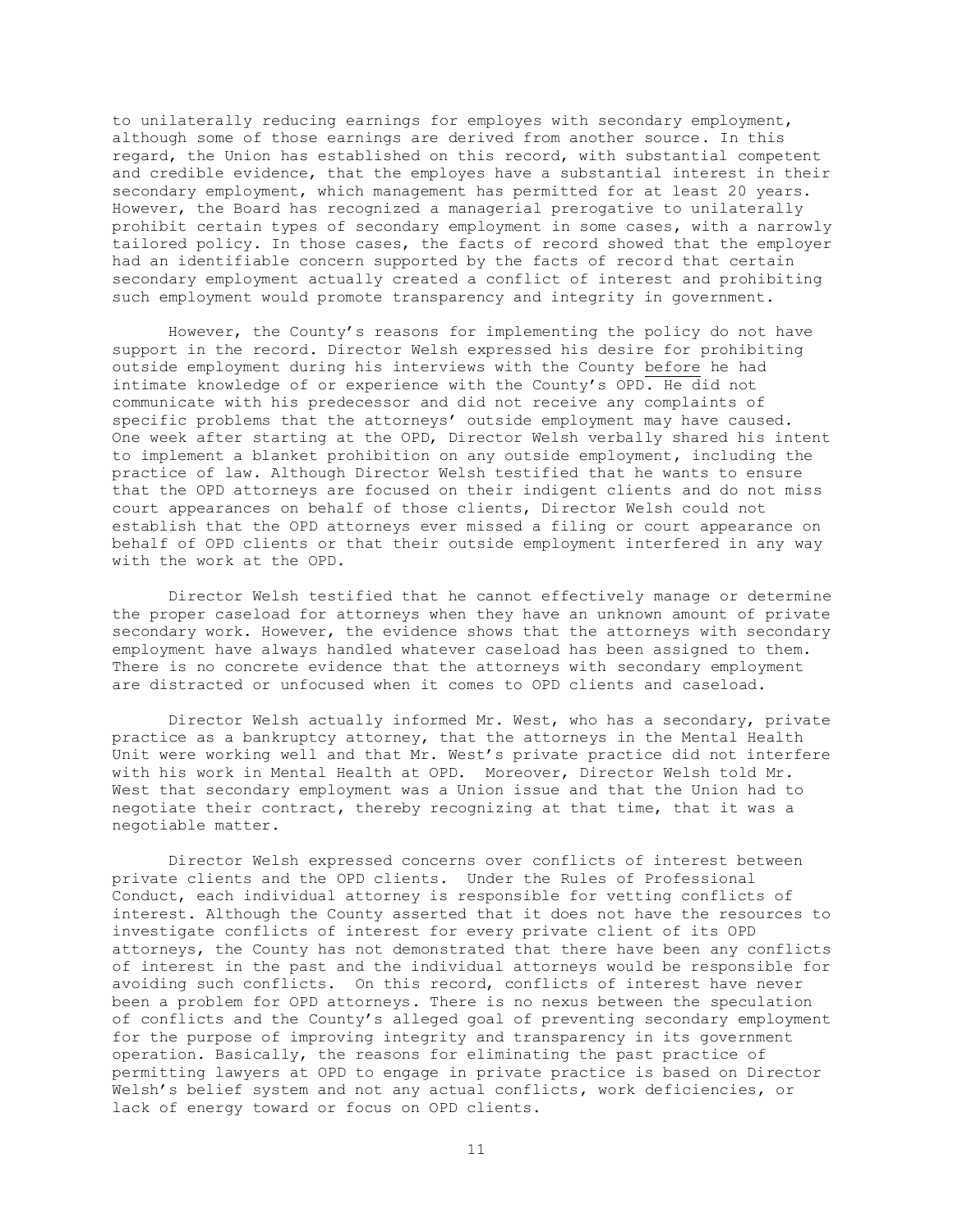With regard to time conflicts, the OPD attorneys have always been permitted to arrive late and leave early when workload permits and their work is done. Although an OPD attorney may have a meeting or court appearance with a private client during the workday which takes them out of the OPD for some time during the day. However, this practice has been permitted for over twenty years. The OPD lawyers are salaried, exempt employes who are not paid by the hour, but rather are paid for their work performance and production. This record is clear that there are no substantiated work deficiencies among the attorneys at OPD.

The salaries paid to OPD attorneys are modest at best. Supplemental income is a necessity for some. Board examiners have recognized that an employe who has training in a field has a substantial interest in using that training to earn extra money in their field of expertise with outside employment. Those examiners concluded that the prohibition against secondary employment in employes' field of expertise would be devastating to the interests that the employes have "in earning a living by working in the very field . . . for which they have been trained and which offers them the best money." Indiana County, supra (citing Elizabethtown Non-Supervisory Police Negotiating Committee v. Elizabethtown Borough, 29 PPER ¶ 29099 (Proposed Decision and Order, 1998)).

The attorneys in the OPD are trained, licensed attorneys who have a substantial interest in applying those skills to outside employment to supplement their modest income. The County has not demonstrated that anyone's outside law practice interferes with the operations, representation or provision of services at OPD in an ethical, focused manner. As far as caseload, the attorneys are handling the OPD caseloads they are assigned along with secondary employment. Consequently, Director Welsh already knows that the current caseload distribution is manageable without burden for the attorneys with secondary employment and the other attorneys in the OPD. Director Welsh testified that he has not had to reduce anyone's caseload due to their outside employment. He also does not know of a specific OPD client or case that has been compromised due to an attorney's outside employment.

Director Welsh is concerned that Mr. West may have a time conflict when he is supposed to be in common pleas representing an OPD client, but he has a scheduled court appearance for a bankruptcy client. He also fears that an OPD attorney will be required to attend a real estate closing with significant financial interests when the attorney is supposed to be in common pleas to represent an indigent client in custody. However, the record does not support that these fears have been realized or that attorneys could not schedule their private representation matters at times when they have no conflict with the representation of their OPD clients. In fact, Mr. West testified that he makes arrangements for someone to cover for his bankruptcy client if there is a time conflict and that he prioritizes the OPD client. Attorneys are provided advanced notice of court appearances and their private practice can be and is scheduled around their OPD obligations, duties and responsibilities. Indeed, Director Welsh was unable to cite a specific example of when a staff attorney was not in court when he/she was supposed to be because that attorney was representing or meeting with a private client.

Although the assertion that the County has interests in preserving and promoting transparency, integrity in public, taxpayer funded government service are noble, legitimate and laudable managerial interests, those goals have not been shown on this record to be compromised by the past practice of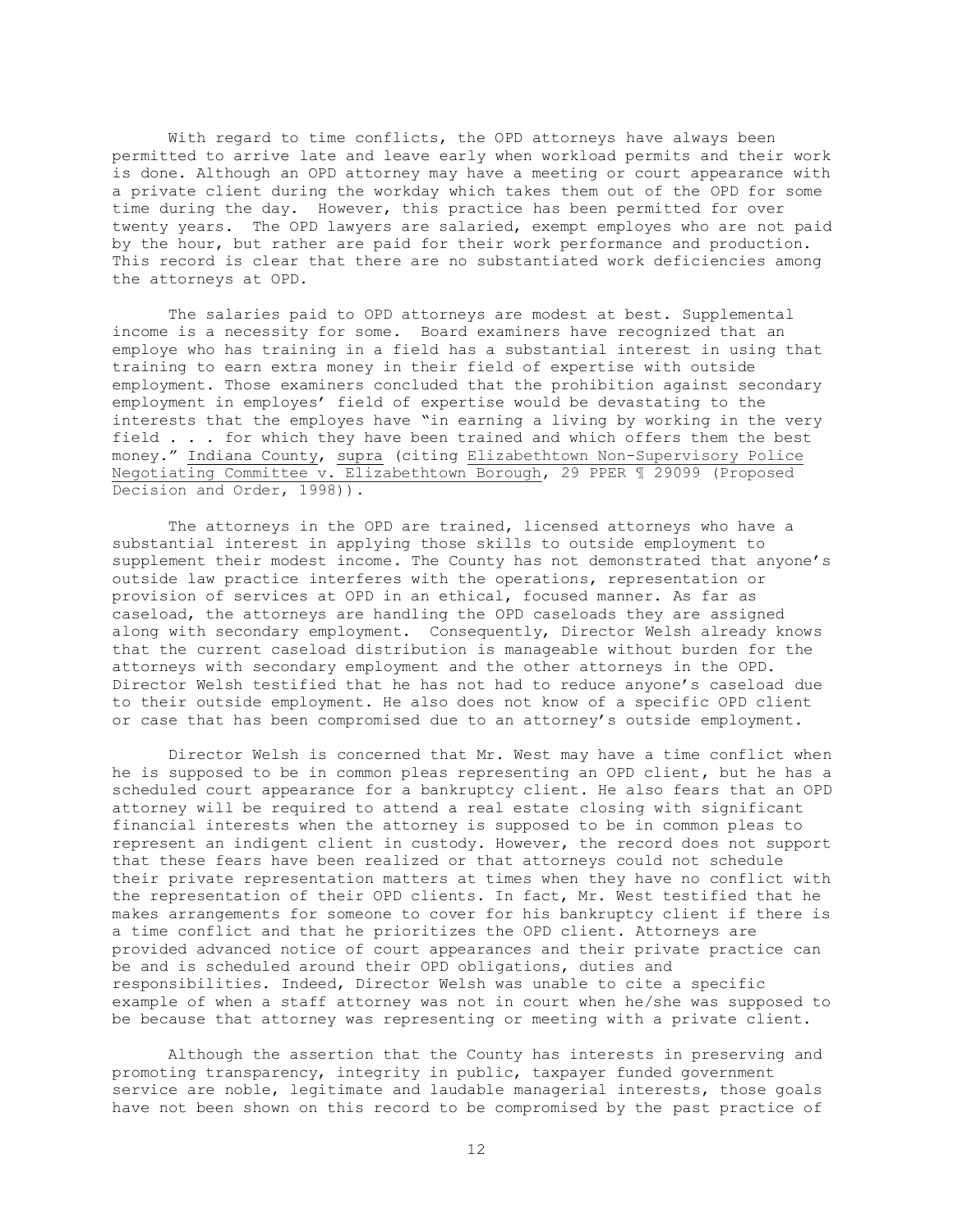permitting secondary employment in private legal practice among the OPD attorneys. The specific concerns advanced by Director Welsh are speculative and have not been borne out by the record facts. The outside employment practice has not been shown to interfere with any operations at OPD. It has not presented any known conflicts of interest and has not affected the ability for Director Welsh to manage his staff or ensure that OPD work is getting done. Accordingly, on balance, the significant interest OPD attorneys have in relying on their training and experience to earn supplemental income far outweighs the speculative, unsubstantiated assertion by management that eliminating the ability for those attorneys to engage in private practice would improve OPD services, prevent unsubstantiated conflicts of interest, ensure greater focus on indigent clients or improve staff management and caseload determinations.

Accordingly, the County has violated Section 1201(a)(1) and (5) by unilaterally implementing a policy prohibiting attorneys at the OPD from engaging in the private practice of law and other secondary employment, without bargaining, and by directly dealing with new hires. The County must restore the status quo ante of permitting outside employment and the private practice of law and bargain with the Union over any changes to the existing past practice. Due to the foregoing analysis, the outside employment policy was a mandatory subject of bargaining. Therefore, the County did not have a separate meet-and-discuss obligation to bargain the impact over the policy implementation and did not violate Section 1201(a)(9). The cause of action under Section 1201(a)(9), therefore, is hereby dismissed.

### **PERA-C-21-273-E Wage Increase for New Hires**

There is no dispute on this record that the County increased the starting salary for the OPD attorneys who began their employment on November 9, 2020 from \$37,000 to \$53,000 without bargaining with the Union. The County argues that it had a managerial prerogative do so under the balancing test because it had an immediate need to fill vacancies with qualified candidates based on salary market studies and, therefore, could not wait for the bargaining process. (County Brief at 8). However, wages and hours are statutorily mandated subjects of bargaining under Section 701 of PERA and are not subject to the balancing test set forth in State College. The balancing test applies to determining whether changes in "terms and conditions of employment," other than wages or hours, under Section 701, are mandatory subjects of bargaining. In this regard, the County's reasons for or interests in unilaterally raising the starting salary for new hires without bargaining are irrelevant. To the extent that the County may be arguing for an emergency exception, the record does not show that the County could not find new attorneys to work for \$37,000 per year or that the need to get 5 more attorneys was a dire, pressing issue because work was not getting done by the existing complement. Accordingly, the County committed unfair practices by unilaterally changing wages without bargaining with the certified representative, as a matter of law.

In fact, both Director Welsh and Director Kane acknowledged that management has a duty to bargain wage changes, but the County changed starting salaries anyway without bargaining. The offer letters to the new hires were sent to the candidates without Director Kane's prior approval, and Director Kane understands that salary changes have to be bargained. More importantly is the devastating impact to the rest of the bargaining unit caused by the unilateral wage increases for new hires who, as a result of the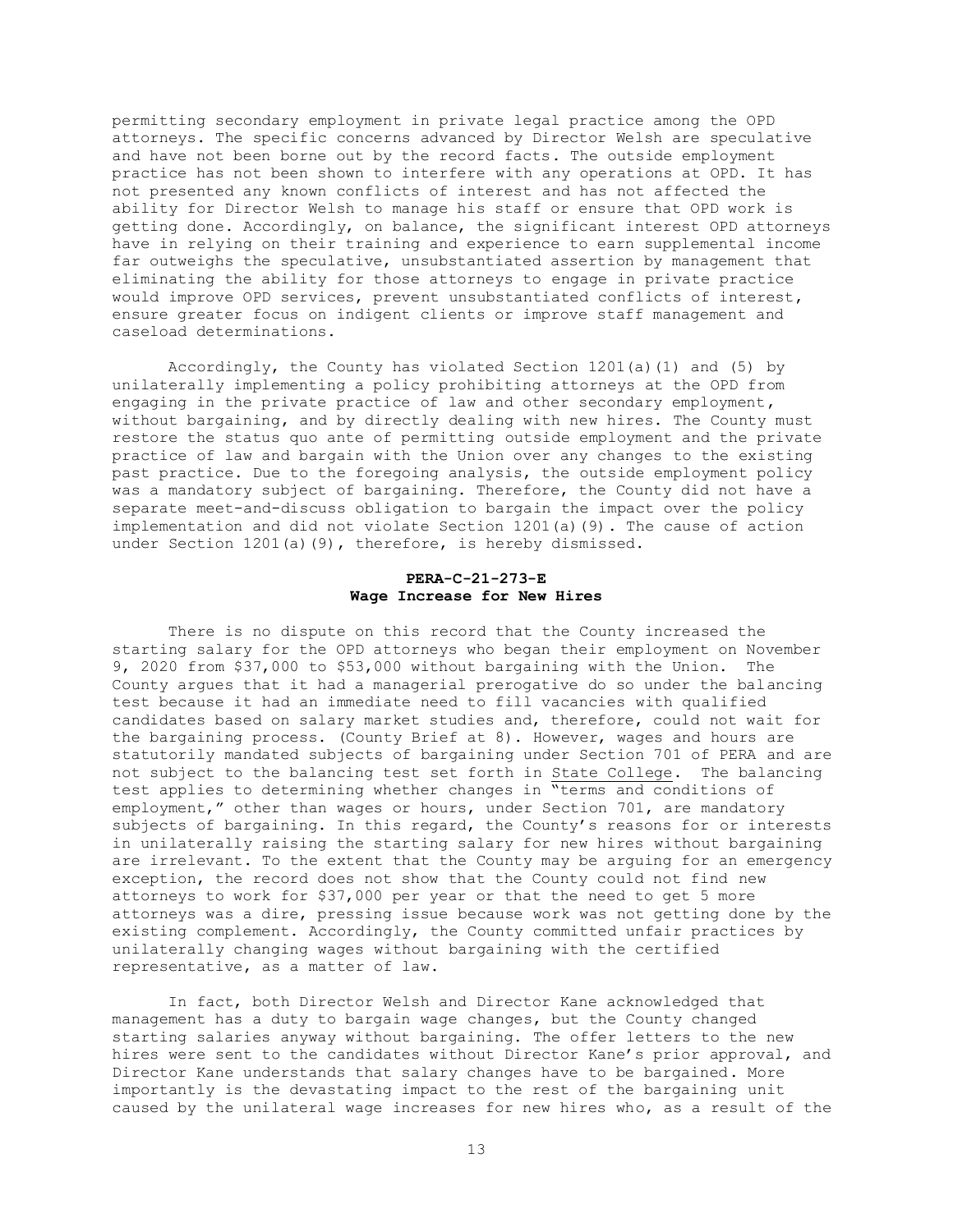County's action, are earning more than long-time veteran attorneys at the OPD. Accordingly, the County violated Section 1201(a)(1) and (5) by unilaterally increasing the starting salaries for new hires at the OPD without bargaining with the Union and by engaging in direct dealing with employes. The County also violated the Act by unilaterally reducing the salaries of the two new employes who did not pass the bar exam to \$33,000, without bargaining those wage reductions. Therefore, the County must restore the status quo ante and return the salaries of all the new hires, as of November 9, 2020, to \$37,000, including those who passed the bar and those who did not. The County must bargain with the Union, whether through interest arbitration for the court-related unit or not, before changing the past practice of permitting outside employment, including the private practice of law.

### **CONCLUSIONS**

The hearing examiner, therefore, after due consideration of the foregoing and the record as a whole, concludes and finds as follows:

 1. The County of Delaware and its Office of Public Defender are public employers within the meaning of Section 301(1) of PERA.

 2. The Union is an employe organization within the meaning of Section 301(3) of PERA.

3. The Board has jurisdiction over the parties hereto.

 4. The County and its Office of Public Defender have committed unfair practices in violation of Section 1201(a)(1) and (5) of PERA, under Case Numbers: PERA-C-20-271-E and PERA-C-20-273-E.

5. The County has not committed unfair practices in violation of Section 1201(a)(9) under Case Number: PERA-C-20-171-E.

#### **ORDER**

In view of the foregoing and in order to effectuate the policies of the Public Employe Relations Act, the hearing examiner

### **HEREBY ORDERS AND DIRECTS**

that the County and its Office of the Public Defender shall:

Cease and desist from interfering, restraining or coercing employes in the exercise of the rights guaranteed in Article IV of the Act;

2. Cease and desist from refusing to bargain collectively in good faith with an employe representative which is the exclusive representative of employes in an appropriate unit, including but not limited to the discussing of grievances with the exclusive representative;

3. Take the following affirmative action, which the hearing examiner finds necessary to effectuate the policies of PERA:

(a) Immediately restore the status quo ante, rescind the outside employment policy as provided to the Union on October 16, 2020, and reinstate the past practice of permitting attorneys in the Office of the Public Defender to engage in outside employment including the private practice of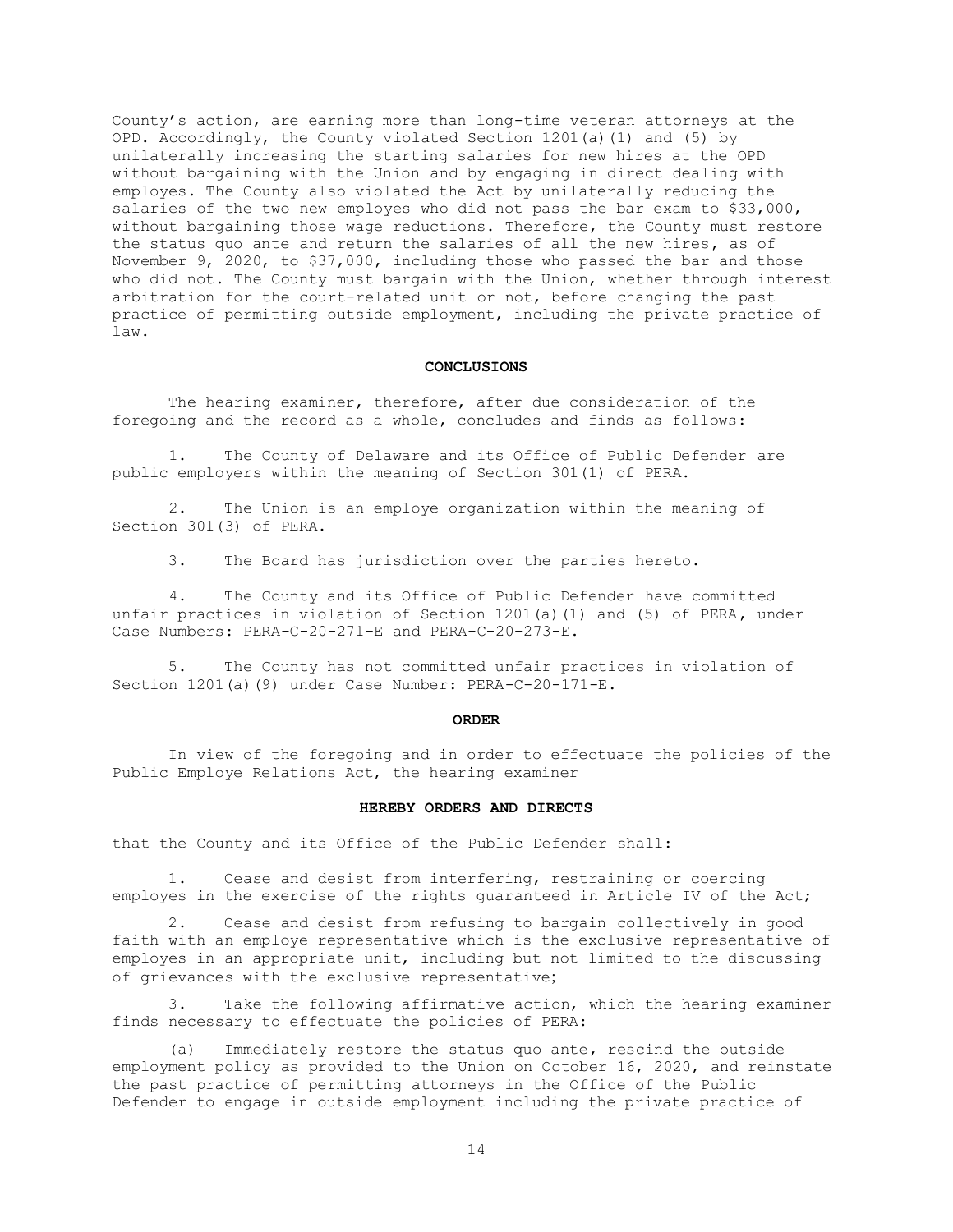law for veteran attorneys and the new hires until a new policy is collectively bargained with the Union.

(b) Immediately cease and desist from directly dealing with employes over accepting changes to the past practice of permitting outside employment including the private practice of law.

(c) Immediately cease paying new hires at the rate of \$53,000 per year and reduce the starting salaries for new employes, hired as of November 9, 2020 and thereafter, to \$37,000 per year beginning the first full pay period following receipt of this order, until a new starting salary rate is collectively bargained with the Union. The County will not seek to recoup the difference between the new hires' current salary of \$53,000 and the reduction to \$37,000, received by the new hires between their starting date of employment with the Office of the Public Defender and the beginning of the first full pay period when their salaries are reduced.

(d) Immediately cease and desist from directly dealing with new hires over starting salaries.

(e) Immediately increase the pay of the 2 attorneys who had their salaries reduced for not passing the bar exam from \$33,000 per year to \$37,000 per year beginning the first full pay period following receipt of this order, until a new starting salary rate is collectively bargained with the Union.

(f) Immediately pay backpay to the 2 new attorneys who had their salaries reduced from the December 2020 reduction until they receive their increases to \$37,000 per year; Immediately pay interest at the rate of 6% per annum on the backpay amount, with any withholding calculated on a bi-weekly basis;

(g) Post a copy of this decision and order within five (5) days from the effective date hereof in a conspicuous place readily accessible to its employes and have the same remain so posted for a period of ten (10) consecutive days; and

(h) Furnish to the Board within twenty (20) days of the date hereof satisfactory evidence of compliance with this decision and order by completion and filing of the attached affidavit of compliance.

#### **IT IS HEREBY FURTHER ORDERED AND DIRECTED**

that in the absence of any exceptions filed with the Board pursuant to 34 Pa. Code § 95.98(a) within twenty days of the date hereof, this decision and order shall be final.

SIGNED, DATED AND MAILED at Harrisburg, Pennsylvania, this twenty-fourth day of August 2021.

PENNSYLVANIA LABOR RELATIONS BOARD

JACK E. MARINO/S

JACK E. MARINO, Hearing Examiner